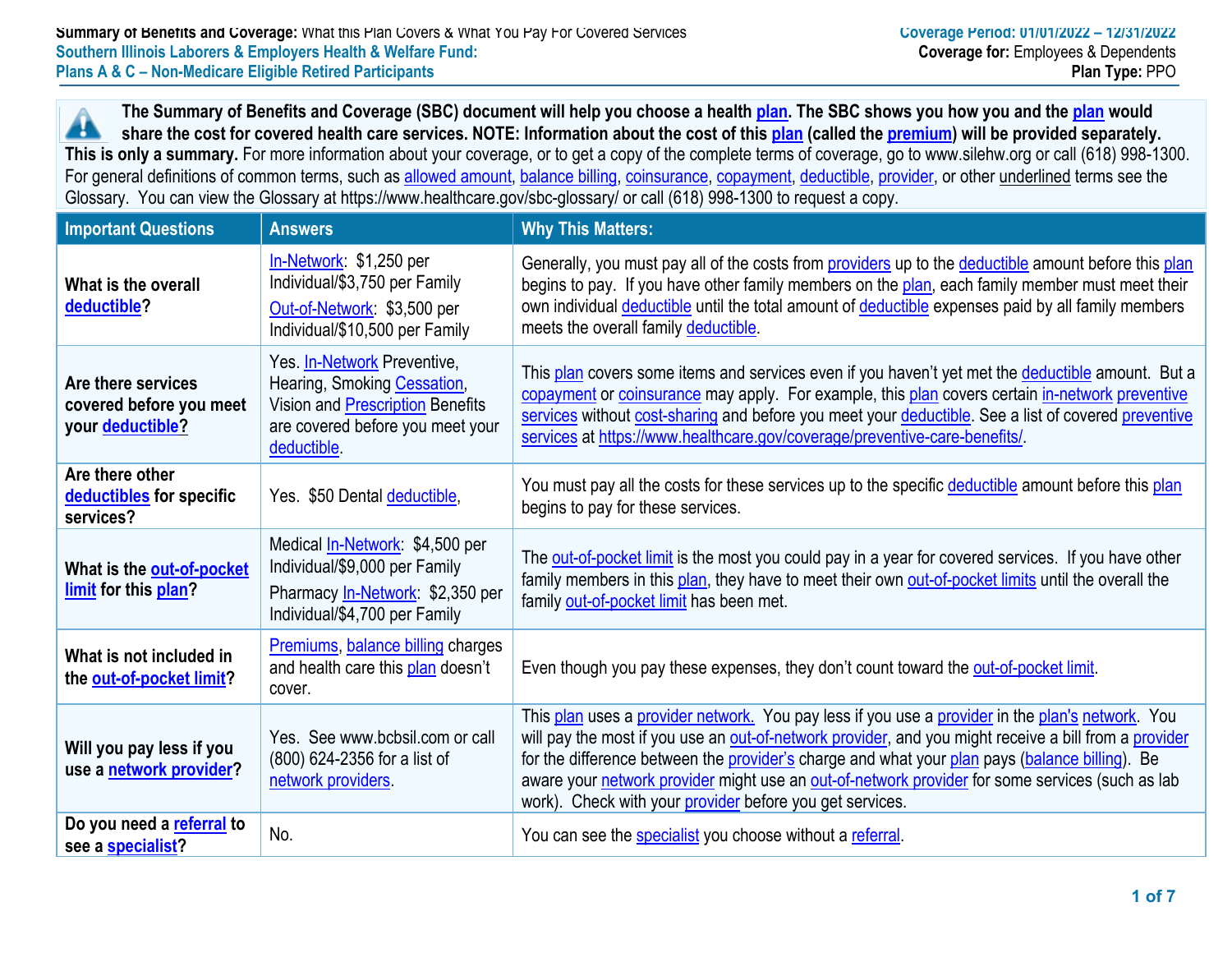

All **copayment** and **coinsurance** costs shown in this chart are after your **deductible** has been met, if a **deductible** applies.

| <b>Common</b>                 |                                                                                                                                                     | <b>What You Will Pay</b> | Limitations, Exceptions, & Other |                                                                                                                                                                                                                                                                                                                                                                                                                    |
|-------------------------------|-----------------------------------------------------------------------------------------------------------------------------------------------------|--------------------------|----------------------------------|--------------------------------------------------------------------------------------------------------------------------------------------------------------------------------------------------------------------------------------------------------------------------------------------------------------------------------------------------------------------------------------------------------------------|
| <b>Medical Event</b>          | <b>Services You May Need</b><br><b>In-Network Provider</b><br><b>Out-of-Network Provider</b><br>(You will pay the least)<br>(You will pay the most) |                          | <b>Important Information</b>     |                                                                                                                                                                                                                                                                                                                                                                                                                    |
|                               |                                                                                                                                                     |                          |                                  | TELEHEALTH or VIRTUAL VISITS:                                                                                                                                                                                                                                                                                                                                                                                      |
|                               | Primary care visit to treat<br>an injury or illness                                                                                                 | 20% coinsurance          |                                  | With an MDLIVE Provider, no<br>deductible or coinsurance.                                                                                                                                                                                                                                                                                                                                                          |
|                               |                                                                                                                                                     |                          | 55% coinsurance                  | With an IN-NETWORK, BCBS Provider<br>(Not MDLIVE or traditionally servicing<br>in person), 20% coinsurance                                                                                                                                                                                                                                                                                                         |
| If you visit a<br>health care |                                                                                                                                                     |                          |                                  | With an OUT-OF-NETWORK Provider<br>(Neither MDLIVE nor BCBS), 55%<br>coinsurance                                                                                                                                                                                                                                                                                                                                   |
| provider's                    | <b>Specialist visit</b>                                                                                                                             |                          |                                  |                                                                                                                                                                                                                                                                                                                                                                                                                    |
| office or clinic              | Preventive care/screening/<br>immunization                                                                                                          | No charge                | 55% coinsurance                  | In-Network - No deductible. Limited to<br>1 physical exam (including, but not<br>limited to, pap smear, gynecological<br>exam and prostrate exam) per calendar<br>year. You may have to pay for services<br>that aren't preventive. Ask your<br>provider if the services needed are<br>preventive. Then check what your plan<br>will pay for. For specific benefits and<br>limitations, see Article 7 of the SPD.* |
| If you have a                 | Diagnostic test (x-ray,<br>blood work)                                                                                                              |                          |                                  |                                                                                                                                                                                                                                                                                                                                                                                                                    |
| test                          | Imaging (CT/PET scans,<br>MRI <sub>s</sub> )                                                                                                        | 20% coinsurance          | 55% coinsurance                  | -none--                                                                                                                                                                                                                                                                                                                                                                                                            |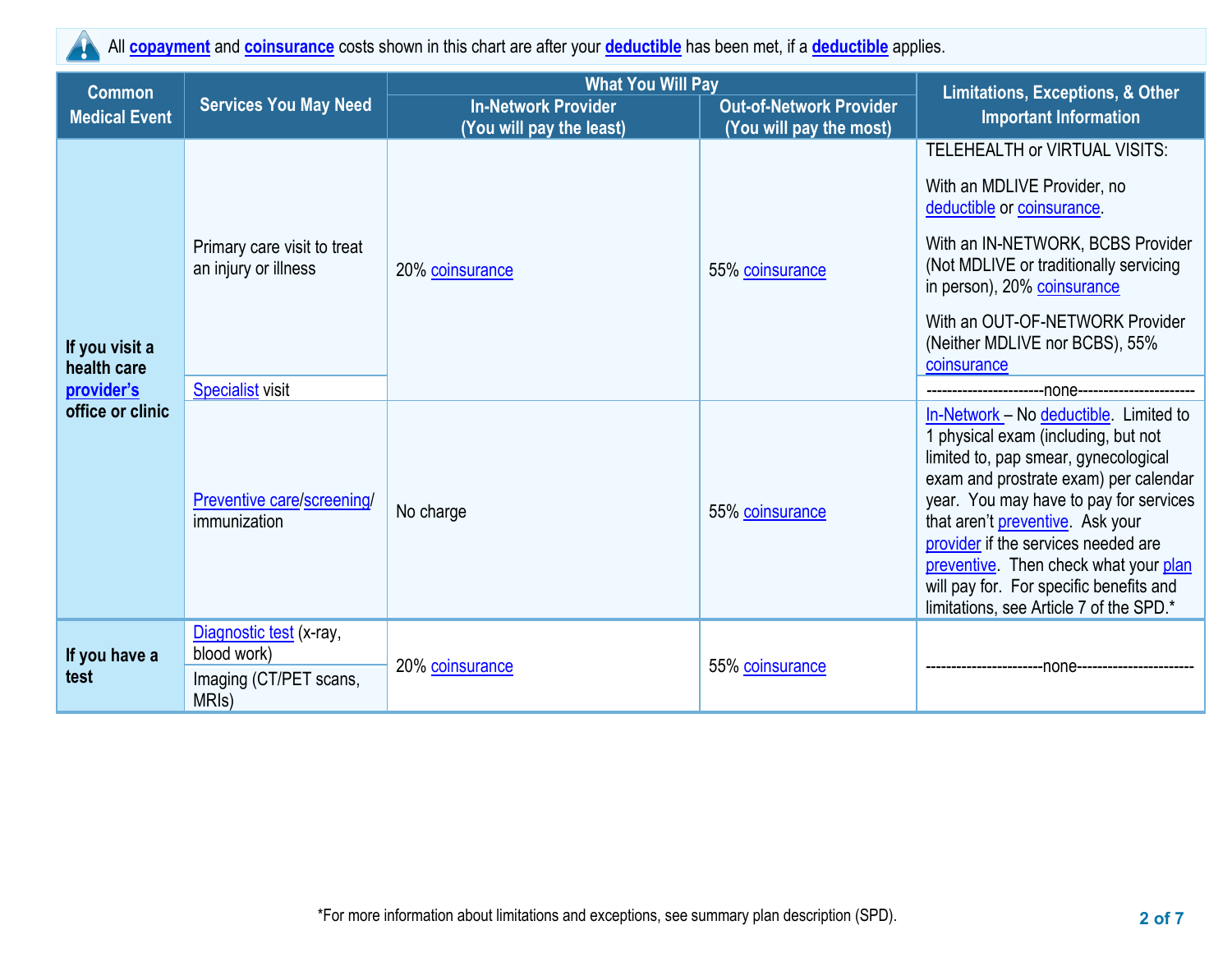| <b>Common</b>                                                                                                                                                                          |                                                                             | <b>What You Will Pay</b>                                                                                                                                                       | <b>Limitations, Exceptions, &amp; Other</b>               |                                                                                                                                                                                                                                                          |
|----------------------------------------------------------------------------------------------------------------------------------------------------------------------------------------|-----------------------------------------------------------------------------|--------------------------------------------------------------------------------------------------------------------------------------------------------------------------------|-----------------------------------------------------------|----------------------------------------------------------------------------------------------------------------------------------------------------------------------------------------------------------------------------------------------------------|
| <b>Medical Event</b>                                                                                                                                                                   | <b>Services You May Need</b>                                                | <b>In-Network Provider</b><br>(You will pay the least)                                                                                                                         | <b>Out-of-Network Provider</b><br>(You will pay the most) | <b>Important Information</b>                                                                                                                                                                                                                             |
| If you need                                                                                                                                                                            | Generic drugs                                                               | Retail (30 days) – Greater of \$10 or 25%<br>coinsurance, \$20 max<br>Mail order (90 days) - Greater of \$20 or<br>25% coinsurance, \$50 max                                   |                                                           | No deductible on Prescription Benefits.                                                                                                                                                                                                                  |
| drugs to treat<br>your illness or<br>condition<br>More<br>information<br>about<br>prescription<br>drug coverage<br>is available by<br>calling the Fund<br>Office at (618)<br>998-1300. | Preferred brand drugs                                                       | Retail (30 days) – Greater of \$35 or 30%<br>coinsurance, \$40 max<br>Mail order (90 days) - Greater of \$70 or<br>30% coinsurance, \$75 max                                   | Not covered                                               | If a participant chooses to utilize a<br>brand drug when a generic equivalent<br>is available, the participant will be<br>required to pay the applicable \$40 or<br>\$75 copayment plus the difference in<br>cost between the brand drug and<br>generic. |
|                                                                                                                                                                                        | Non-preferred brand drugs                                                   | Retail (30 days) – Greater of \$45 or 35%<br>coinsurance, \$70 max<br>Mail order (90 days) - Greater of \$90 or<br>35% coinsurance, \$100 max                                  |                                                           |                                                                                                                                                                                                                                                          |
|                                                                                                                                                                                        | <b>Specialty drugs</b>                                                      | SPECIALTY PHARMACY<br>30% coinsurance, \$225 max per<br>prescription<br>PHYSICIAN OR FACILITY<br>30% coinsurance, \$225 max per course of<br>treatment, subject to deductible. |                                                           | Cancer related drugs are excluded from<br>the 30% coinsurance. The first dialysis<br>treatment of each month that includes<br>bio-injectable or specialty medications,<br>is subject to \$225 copayment.                                                 |
| If you have<br>outpatient<br>surgery                                                                                                                                                   | Facility fee (e.g.,<br>ambulatory surgery center)<br>Physician/surgeon fees | 20% coinsurance                                                                                                                                                                | 55% coinsurance                                           | -none-                                                                                                                                                                                                                                                   |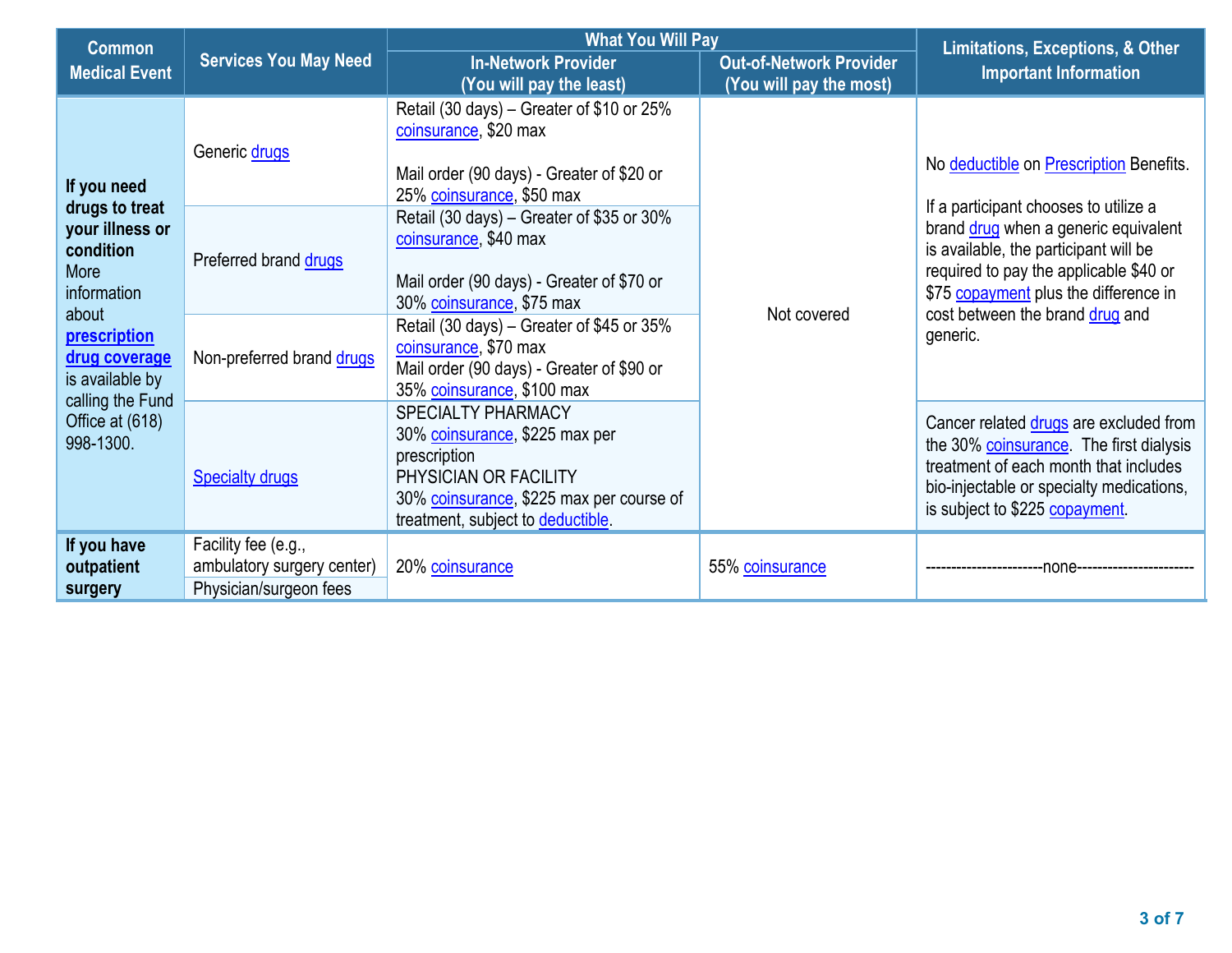| <b>Common</b>                                           |                                            | <b>What You Will Pay</b>                                                                                            |                 | <b>Limitations, Exceptions, &amp; Other</b>                                                                                                                                                    |
|---------------------------------------------------------|--------------------------------------------|---------------------------------------------------------------------------------------------------------------------|-----------------|------------------------------------------------------------------------------------------------------------------------------------------------------------------------------------------------|
| <b>Medical Event</b>                                    | <b>Services You May Need</b>               | <b>In-Network Provider</b><br><b>Out-of-Network Provider</b><br>(You will pay the most)<br>(You will pay the least) |                 | <b>Important Information</b>                                                                                                                                                                   |
|                                                         | <b>Emergency room care</b>                 | 20% coinsurance after \$175 copayment/visit for non-accidents                                                       |                 | \$175 copayment/visit waived if patient<br>is immediately admitted to hospital.                                                                                                                |
|                                                         | <b>Emergency medical</b><br>transportation |                                                                                                                     |                 |                                                                                                                                                                                                |
|                                                         |                                            |                                                                                                                     |                 | TELEHEALTH or VIRTUAL VISITS:                                                                                                                                                                  |
| If you need<br>immediate<br>medical                     |                                            |                                                                                                                     |                 | With an MDLIVE Provider, no<br>deductible or coinsurance.                                                                                                                                      |
| attention                                               | <b>Urgent care</b>                         | 20% coinsurance                                                                                                     | 55% coinsurance | With an IN-NETWORK, BCBS Provider<br>(Not MDLIVE or traditionally servicing<br>in person), 20% coinsurance<br>With an OUT-OF-NETWORK Provider<br>(Neither MDLIVE nor BCBS), 55%<br>coinsurance |
| If you have a                                           | Facility fee (e.g., hospital<br>room)      | 20% coinsurance                                                                                                     | 55% coinsurance | Semi-private room only.                                                                                                                                                                        |
| hospital stay                                           | Physician/surgeon fees                     |                                                                                                                     |                 |                                                                                                                                                                                                |
|                                                         |                                            |                                                                                                                     |                 | TELEHEALTH or VIRTUAL VISITS:                                                                                                                                                                  |
| If you need                                             |                                            |                                                                                                                     |                 | With an MDLIVE Provider, no<br>deductible or coinsurance.                                                                                                                                      |
| mental health,<br>behavioral<br>health, or<br>substance | <b>Outpatient services</b>                 | 20% coinsurance                                                                                                     | 55% coinsurance | With an IN-NETWORK, BCBS Provider<br>(Not MDLIVE or traditionally servicing<br>in person), 20% coinsurance                                                                                     |
| abuse services                                          |                                            |                                                                                                                     |                 | With an OUT-OF-NETWORK Provider<br>(Neither MDLIVE nor BCBS), 55%<br>coinsurance                                                                                                               |
|                                                         | Inpatient services                         |                                                                                                                     |                 |                                                                                                                                                                                                |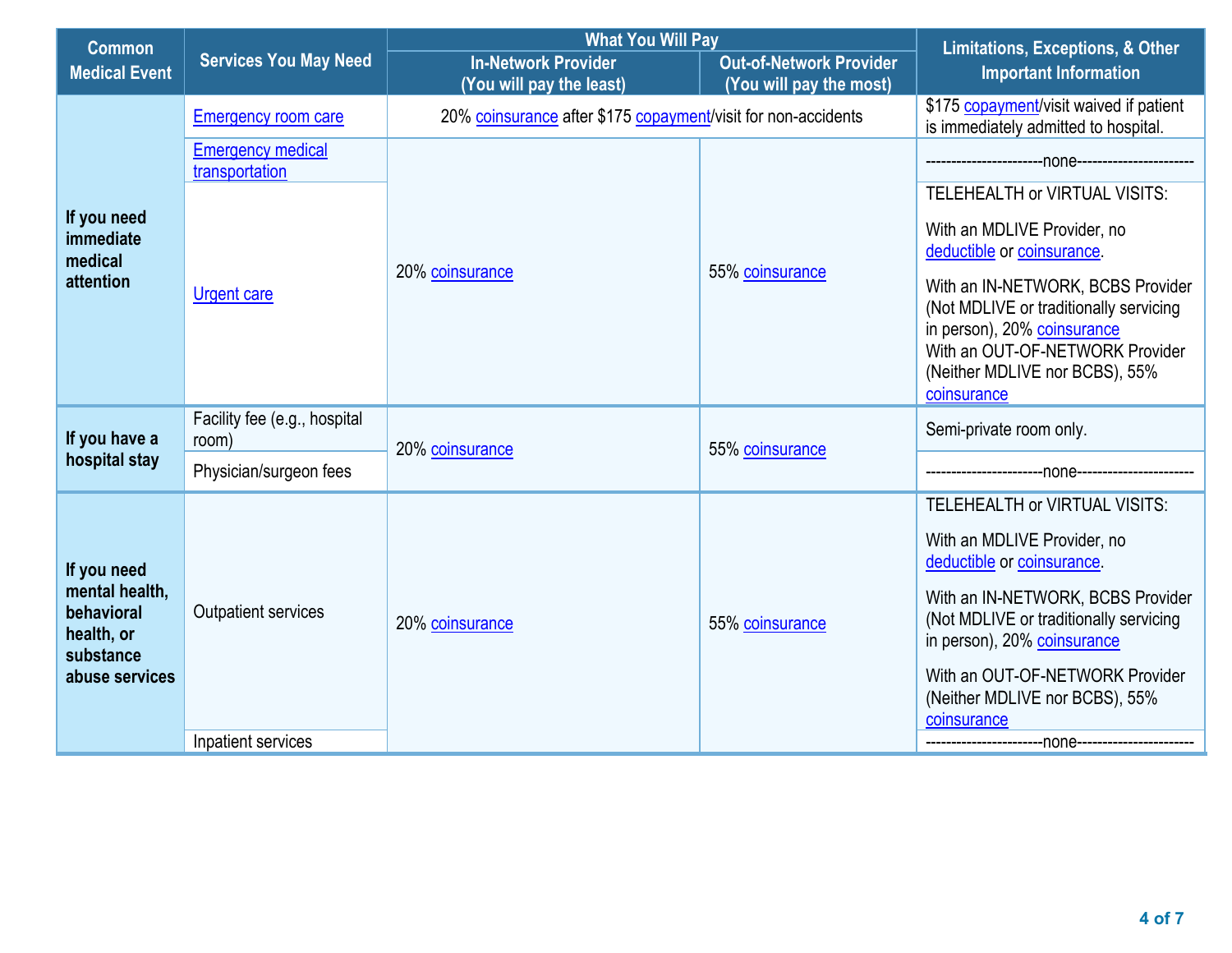| <b>Common</b>                                                        |                                                                                              | <b>What You Will Pay</b> | <b>Limitations, Exceptions, &amp; Other</b> |                                                                                                                                                                                                                                                                                   |
|----------------------------------------------------------------------|----------------------------------------------------------------------------------------------|--------------------------|---------------------------------------------|-----------------------------------------------------------------------------------------------------------------------------------------------------------------------------------------------------------------------------------------------------------------------------------|
| <b>Medical Event</b>                                                 | <b>Services You May Need</b><br><b>In-Network Provider</b><br><b>Out-of-Network Provider</b> |                          | <b>Important Information</b>                |                                                                                                                                                                                                                                                                                   |
|                                                                      |                                                                                              | (You will pay the least) | (You will pay the most)                     |                                                                                                                                                                                                                                                                                   |
|                                                                      | Office visits<br>Childbirth/delivery<br>professional services                                |                          |                                             | Post-natal services, delivery and<br>inpatient services for Employee and<br>Spouse only.                                                                                                                                                                                          |
| If you are<br>pregnant                                               | Childbirth/delivery facility<br>services                                                     | 20% coinsurance          | 55% coinsurance                             | Cost sharing does not apply to in-<br>network and out-of-area preventive<br>services. Depending on the type of<br>services, coinsurance or a deductible<br>may apply. Maternity care may include<br>tests and services described elsewhere<br>in this document (i.e. ultrasound). |
|                                                                      | Home health care                                                                             |                          |                                             | Limited to 100 visits per calendar year,<br>up to 4 hours $=$ 1 visit.                                                                                                                                                                                                            |
| If you need<br>help<br>recovering or<br>have other<br>special health | <b>Rehabilitation services</b>                                                               |                          |                                             | Limit of 50 combined visits per year for<br>speech, occupational and physical<br>therapy. Speech therapy covered only<br>for certain conditions. See SPD<br>Section 2.22 for more information.*                                                                                   |
|                                                                      | <b>Habilitation services</b>                                                                 | 20% coinsurance          | 55% coinsurance                             | Limit of 50 combined visits per year for<br>speech, occupational and physical<br>therapy. See Article 7 of the SPD for<br>other exclusions and limitations.*                                                                                                                      |
| needs                                                                | <b>Skilled nursing care</b>                                                                  |                          |                                             | Limit of 30 days per year.                                                                                                                                                                                                                                                        |
|                                                                      | <b>Durable medical</b><br>equipment                                                          |                          |                                             | Wheelchair paid at 50% up to \$1,000.<br>All other equipment rental covered up<br>to the purchase price. See SPD<br>Section 2.09 for criteria.*                                                                                                                                   |
|                                                                      | <b>Hospice services</b>                                                                      |                          |                                             | Limit of 185 days per year. Must<br>submit a Hospice Care Plan                                                                                                                                                                                                                    |
| If your child                                                        | Children's eye exam                                                                          |                          |                                             | Includes 1 routine eye exam each year<br>up to \$100.                                                                                                                                                                                                                             |
| needs dental<br>or eye care                                          | Children's glasses                                                                           | No charge                |                                             | Includes 1 set of frames and lenses or<br>contacts up to \$150 per year.                                                                                                                                                                                                          |
|                                                                      | Children's dental check-up                                                                   |                          |                                             | One exam and cleaning every 6<br>months.                                                                                                                                                                                                                                          |

**<sup>5</sup> of 7** \*For more information about limitations and exceptions, see summary plan description (SPD).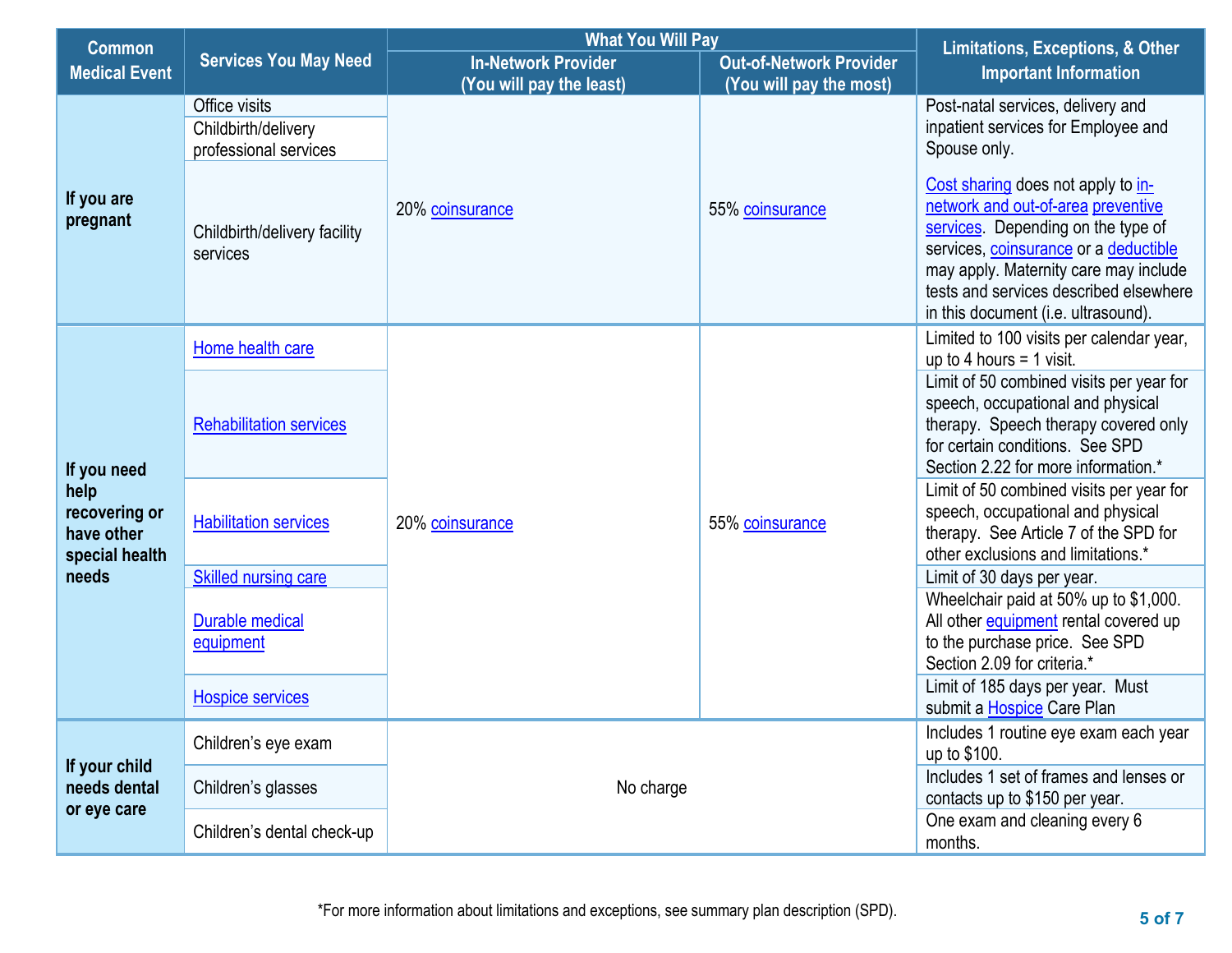# **Excluded Services & Other Covered Services:**

|                                                                                                                              | Services Your Plan Generally Does NOT Cover (Check your policy or plan document for more information and a list of any other excluded services.) |                      |
|------------------------------------------------------------------------------------------------------------------------------|--------------------------------------------------------------------------------------------------------------------------------------------------|----------------------|
| Acupuncture                                                                                                                  | Infertility treatment                                                                                                                            | Private duty nursing |
| Bariatric surgery                                                                                                            | Long-term care                                                                                                                                   | Weight loss programs |
| Cosmetic surgery (unless necessary as a result                                                                               | Non-emergency care when traveling outside the                                                                                                    |                      |
| of an accident)                                                                                                              | U.S.                                                                                                                                             |                      |
|                                                                                                                              |                                                                                                                                                  |                      |
| Other Covered Services (Limitations may apply to these services. This isn't a complete list. Please see your plan document.) |                                                                                                                                                  |                      |

| $\bullet$ | Chiropractic care (up to 20 visits/year) | tearıng aıds                  | ≺outine foot care |
|-----------|------------------------------------------|-------------------------------|-------------------|
|           | ⊃enta<br>(adult)<br>l care               | (adult)<br>care<br>™utine ev∈ |                   |
|           |                                          |                               |                   |

Your Rights to Continue Coverage: There are agencies that can help if you want to continue your coverage after it ends. The contact information for those agencies is: Department of Labor's Employee Benefits Security Administration at 1-866-444-EBSA (3272) or www.dol.gov/ebsa/healthreform. Other coverage options may be available to you too, including buying individual insurance coverage through the Health Insurance Marketplace. For more information about the Marketplace, visit www.HealthCare.gov or call (800) 318-2596.

Your **Grievance and Appeals Rights:** There are agencies that can help if you have a complaint against your plan for a denial of a claim. This complaint is called a grievance or appeal. For more information about your rights, look at the explanation of benefits you will receive for that medical claim. Your plan documents also provide complete information to submit a claim, appeal, or a grievance for any reason to your plan. For more information about your rights, this notice, or assistance, contact: the Fund Office at (618) 998-1300 or the Department of Labor's Employee Benefits Security Administration at 1-866-444-EBSA (3272) or www.dol.gov/ebsa/healthreform.

# **Does this plan provide Minimum Essential Coverage? Yes**

Minimum Essential Coverage generally includes plans, health insurance available through the Marketplace or other individual market policies, Medicare, Medicaid, CHIP, TRICARE, and certain other coverage. If you are eligible for certain types of Minimum Essential Coverage, you may not be eligible for the premium tax credit..

## **Does this plan meet the Minimum Value Standards? Yes**

If your plan doesn't meet the Minimum Value Standards, you may be eligible for a premium tax credit to help you pay for a plan through the Marketplace.

# **Language Access Services:**

Para obtener asistencia en Español, llame al (618) 998-1300.

*To see examples of how this plan might cover costs for a sample medical situation, see the next section.*